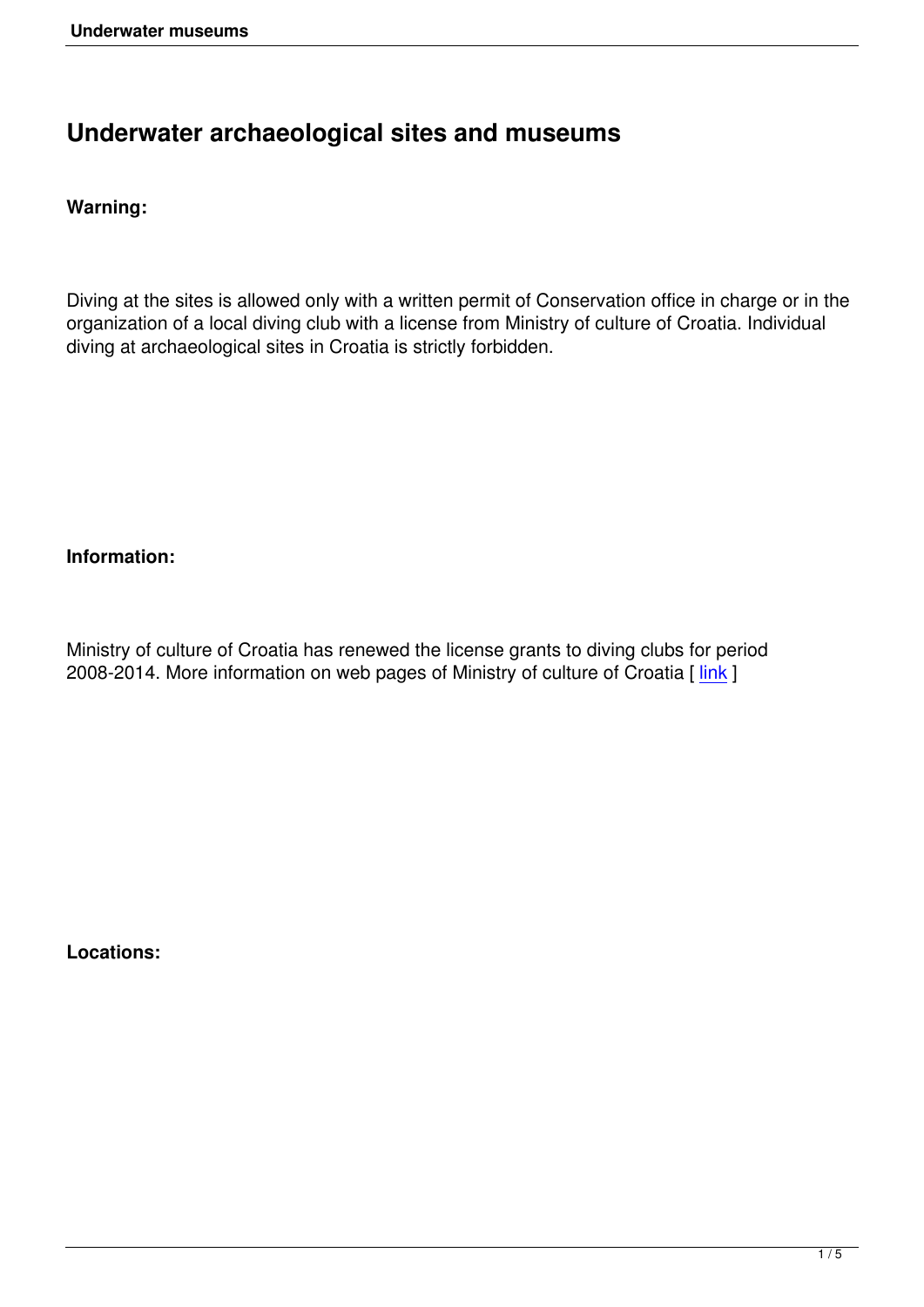## **Island Vis**

- US airplane bomber "B-17G", Z-17
- Remains of commercial ship "Brioni", Z-73
- Roman shipwreck, Z-l
- Roman shipwreck, Z-2
- Postmedieval shipwreck, Z-4
- Roman shipwreck, Z-5
- Roman shipwreck, Z-61
- Shipwreck of tugboat "Ursus", Z-62
- Remains of a Hellenistic and Roman port, Z-65
- Remains of commercial ship "Vassilios", Z-80
- Remains of a ship "Teti", Z-18
- Roman shipwreck, Z-78

## *Special terms of visit:*

- it is forbidden to enter airplane "B-17"
- it is forbidden to enter shipwreck "Vassilios T"
- at all wrecks it is forbidden to enter all parts without natural light source

# **Island Palagruža**

- Roman shipwreck
- Roman shipwreck
- Roman shipwreck
- Roman shipwreck

# **Island Lastovo**

- Roman shipwreck, Z-33
- Roman shipwreck, Z-58
- Roman shipwreck, Z-60
- Roman shipwreck, Z-96
- Roman shipwreck, Z-54
- Roman shipwreck, Z-57
- Roman shipwreck, Z-59
- Roman shipwreck, Z-84
- Postmedieval shipwreck, Z-85

# **Island Mljet**

- Roman shipwreck, Z-89
- Medieval shipwreck, Z-82
- Roman shipwreck, Z-88
- Roman shipwreck, Z-91
- Roman shipwreck, Z-92
- Roman shipwreck, Z-227
- Late Roman building and port, Z-228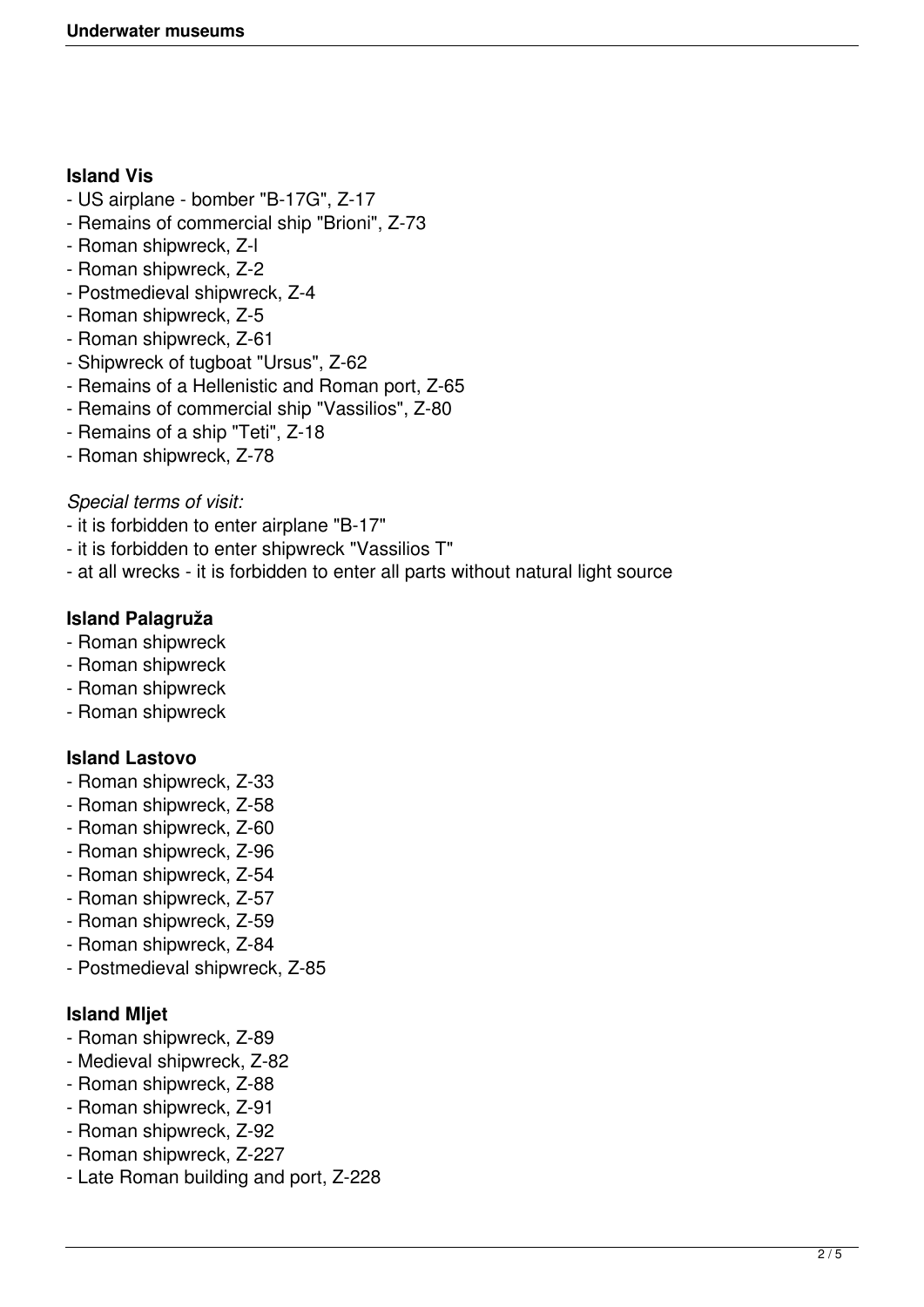- Roman shipwreck, Z-90
- Roman shipwreck
- Roman shipwreck
- Postmedieval shipwreck

## **Cavtat**

- Roman Dolia (Pithos) find site, Z-55
- Roman shipwreck with amphorae cargo, Z-56

#### **Buje shallows near Umag**

- Roman shipwreck

#### **"Baron Gautsch"**

- Remains of Austrian passenger ship "Barun Gautsch", Rovinj, Z-98

#### *Special terms of visit:*

- it is allowed to enter only in upper floors of a ship

## **"Coriolanus"**

- Remains of a warship "Coriolanus", Z-20

#### *Special terms of visit:*

- it is allowed to enter only in upper floors of a ship
- it is forbidden to touch ammunition and weaponry

## **"B-24 H Liberator"**

- US airplane - bomber "B-24 H Liberator", Vrsar, Z-97

#### *Special terms of visit:*

- it is forbidden to touch ammunition and weaponry

#### **"Hans Schmidt"**

Remains of commercial ship "Hans Schmidt", Rovinj, Z-23

#### *Special terms of visit:*

- it is forbidden to enter all parts without natural light source
- it is forbidden to touch finds near the wreck

## **"Flamingo"**

- Remains of a torpedo-boat "Flamingo", Pula, Z-24

#### *Special terms of visit:*

- it is forbidden to enter shipwreck

## **Premantura**

- Remains of commercial ship Z-69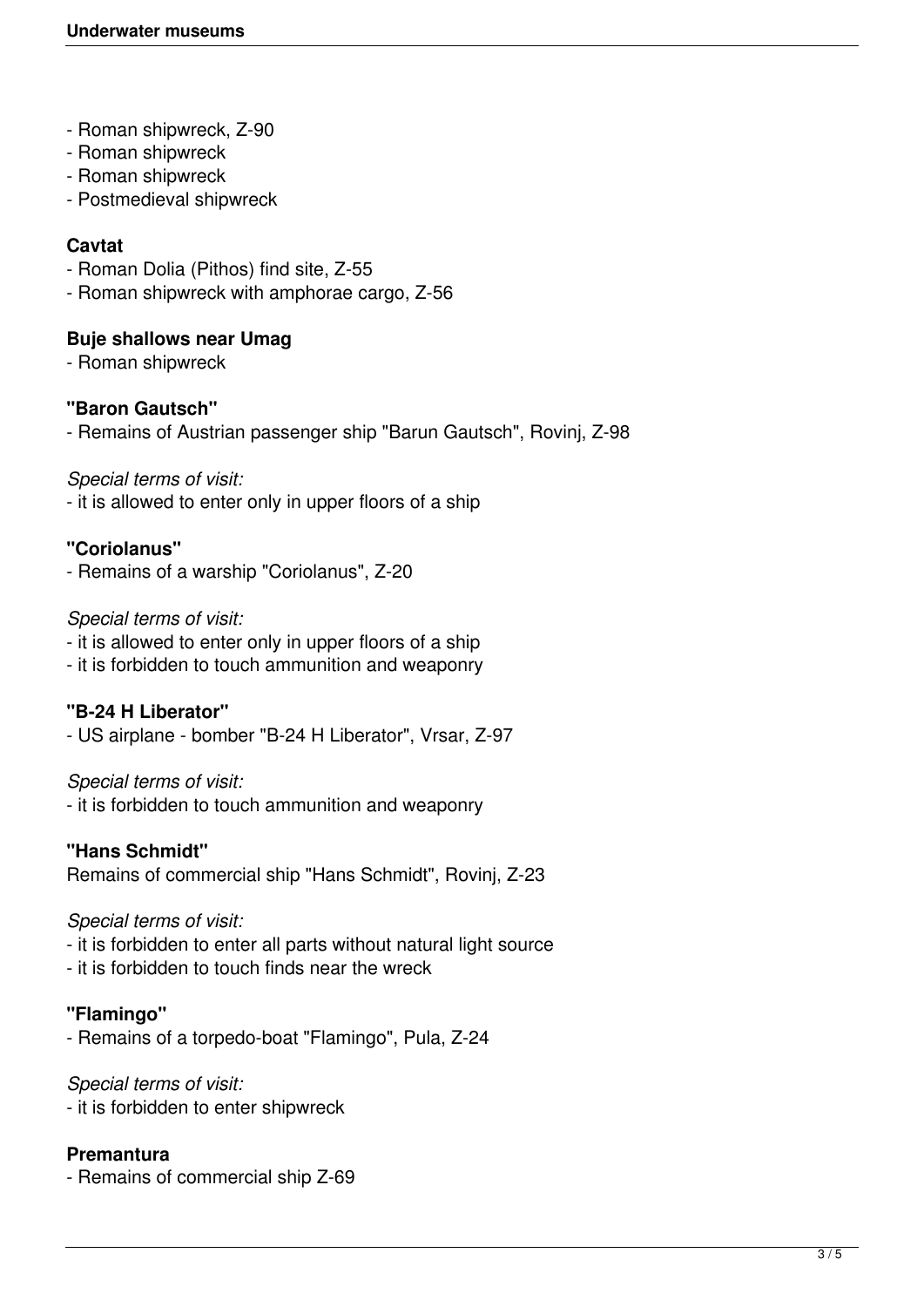- Remains of commercial sailing ship Z-31

## **"Stella Polare"**

- Remains of a warship TA-36, "Stella Polare", Brestova, Z-244

#### *Special terms of visit:*

- it is forbidden to touch ammunition and weaponry

## **Island Ilovik**

- Roman Shipwreck Z-47

## **Island Unije**

- Roman Shipwreck, Z-36
- Remains of steamer ship "Tihany", Z-50

## *Special terms of visit:*

- it is forbidden to enter all parts without natural light source

## **Mali Lošinj**

- Roman shipwreck with a cargo, Z-49
- Roman amphorae find site, Z-48

#### **Osor**

- Site with roman pottery and building material, Z-77

## **Island Susak**

- Roman shipwreck with building material cargo, Susak, Z-22

## **Island Cres**

- Roman shipwreck, Pernat, Z-37
- Roman shipwreck, Martinšćica, Z-14

## **"TA 45" (SPICA)**

- Warship "TA 45" by Novi Vinodolski, Z-15

## *Special terms of visit:*

- it is forbidden to touch ammunition and weaponry

## **Cape Sorinj at island Rab**

- Roman shipwreck

## **Vlaška mala bay at island Pag**

- Roman shipwreck

# **Island Žirje**

- Roman shipwreck, Z-52